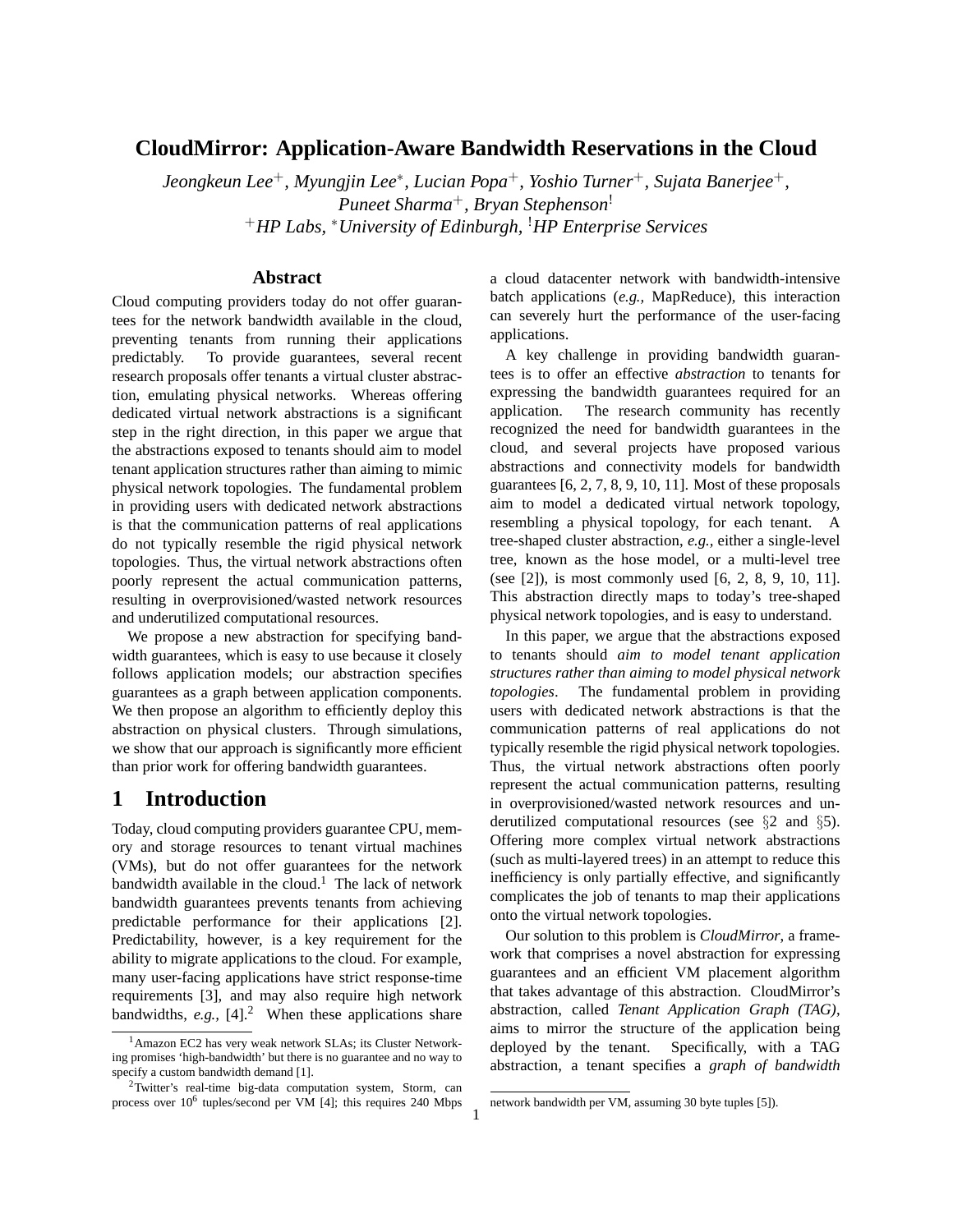*guarantees between the application tiers*. Since TAG models directly capture the application structure, they are both easy to use and accurately represent the communication patterns of applications. Furthermore, TAG models naturally accommodate load balancing between application tiers, dynamic "flexing" of the application size based on load [12], and middleboxes (see  $\S$ 3).

CloudMirror's VM placement algorithm leverages the TAG model to efficiently place VMs on tree-shaped datacenter topologies  $(\S4)$ . Our evaluation  $(\S5)$  shows that compared to our model and placement algorithm, Oktopus [2] requires 60% more bandwidth for the same application set. In turn, this results in hosting more tenants on the same network or deploying a smaller network for the same workload.

### **2 Shortcomings of Prior Models**

Most prior research efforts on cloud networking have focused on batch processing applications like MapReduce and Pregel. These data and network-intensive applications typically employ a simple communication pattern, *e.g.,* all mappers send data to all reducers. Still, the cloud hosts a wide range of applications beyond batch jobs, with different communication patterns. For instance, cloud datacenters host many user-facing applications and sophisticated enterprise applications composed of many tiers with complex traffic interactions [13]. Consider the following two illustrative example applications.

Fig. 1(a) shows a simple example of a three-tiered application with a frontend web tier, a business logic tier, and a backend database tier. Each tier contains multiple VMs and the edges of the communication graph are annotated with the bandwidth requirements between tiers.

The second example is a real-time data analytic application shown in Fig. 2(a), implemented using Storm [4]. Storm is a platform used by many companies for online machine learning, continuous computation on data streams, *etc.* Storm applications have two types of components: "spouts", which are similar to mappers in MapReduce, and "bolts", which represent both a mapper and a reducer. <sup>3</sup>

As cloud datacenters aggressively consolidate diverse workloads onto a shared fabric to maximize resource efficiency, it is critical to adequately represent all the different types of communication patterns (such as the above examples), and not only the batch processing jobs.

Next, we discuss the three most commonly used abstractions: hose model, VOC model and pipe model.

• **Hose Model:** In the hose model [6, 2, 8, 10, 11], all VMs are connected to a central (virtual) switch by a dedicated link (hose) having a minimum bandwidth guarantee. To better match application requirements, we consider a generalized hose model [6] where each VM can have a different bandwidth guarantee (unlike Oktopus [2]).

While this model is simple to derive, it can be severely inefficient. Consider the example in Fig. 1(a) and assume that  $B_1$  represents the typical bandwidth demand between one VM from the web tier and one VM for the business logic tier.  $B_2$  is defined similarly, while  $B_3$  is the bandwidth demand between two database VMs (*e.g.,* used to ensure the consistency of the database). For simplicity we assume an equal number of VMs in each tier and equal bandwidth requirements in both directions. Also, we ignore the Internet bandwidth requirement to the web tier.

Fig. 1(b) presents the hose model guarantees for the example in Fig. 1(a). The fundamental problem is that the hose model does not accurately capture the traffic pattern between application tiers. More concretely, suppose that each server tier is deployed on a separate sub-tree of the physical network as shown in Fig. 1(c). To satisfy the hose model, the bandwidth that must be reserved on link  $L_3$  for each database VM would be  $B_2 + B_3$ . (We assume here that  $B_2 + B_3 < B_1 + B_1 + B_2$ , and so the minimum that needs to be reserved on link  $L_3$  is  $B_2 + B_3$ rather than  $2B_1+B_2$ .) However, the hose model hides the fact that  $B_3$  is used solely for the communication within the DB tier rather than for communication with other tiers. Thus, the application does not actually need the full guarantees  $(B_2 + B_3)$  indicated by the hose model and reserving the bandwidth  $B_3$  on link  $L_3$  is wasteful.

• **Virtual Oversubscribed Cluster (VOC):** This model was proposed in [2] as a finer grained version of the hose model. In the VOC model, VMs are organized into clusters and have a hose model guarantee inside each cluster. Clusters are then connected together with per-cluster hoses. The capacity of the per-cluster hose is  $B \cdot S/O$ , where  $B$  is the guarantee of each VM inside the cluster, *S* is the size of the cluster (number of VMs) and *O* is the oversubscription factor [2]. Again, to better suit applications, we consider a generalized VOC model that accommodates different guarantees, sizes and oversubscription factors for each cluster, unlike the homogeneous model in [2] that is much more constraining for applications.

The VOC model is also not well suited to represent most applications. Consider the Storm based application of Fig. 2(a), where for the sake of simplicity, we assume that each component consists of the same number of VMs *S*, and the outgoing bandwidth of each VM to a communicating component is *B*. Even for this simple example, there can be many possible VOC model representations, and it is non-trivial to derive a good

<sup>&</sup>lt;sup>3</sup>Storm components use java threads rather than VMs. The TAG model and our placement algorithm can also be applied to such scenarios, *e.g.,* for Platform-as-a-Service (PaaS) providers.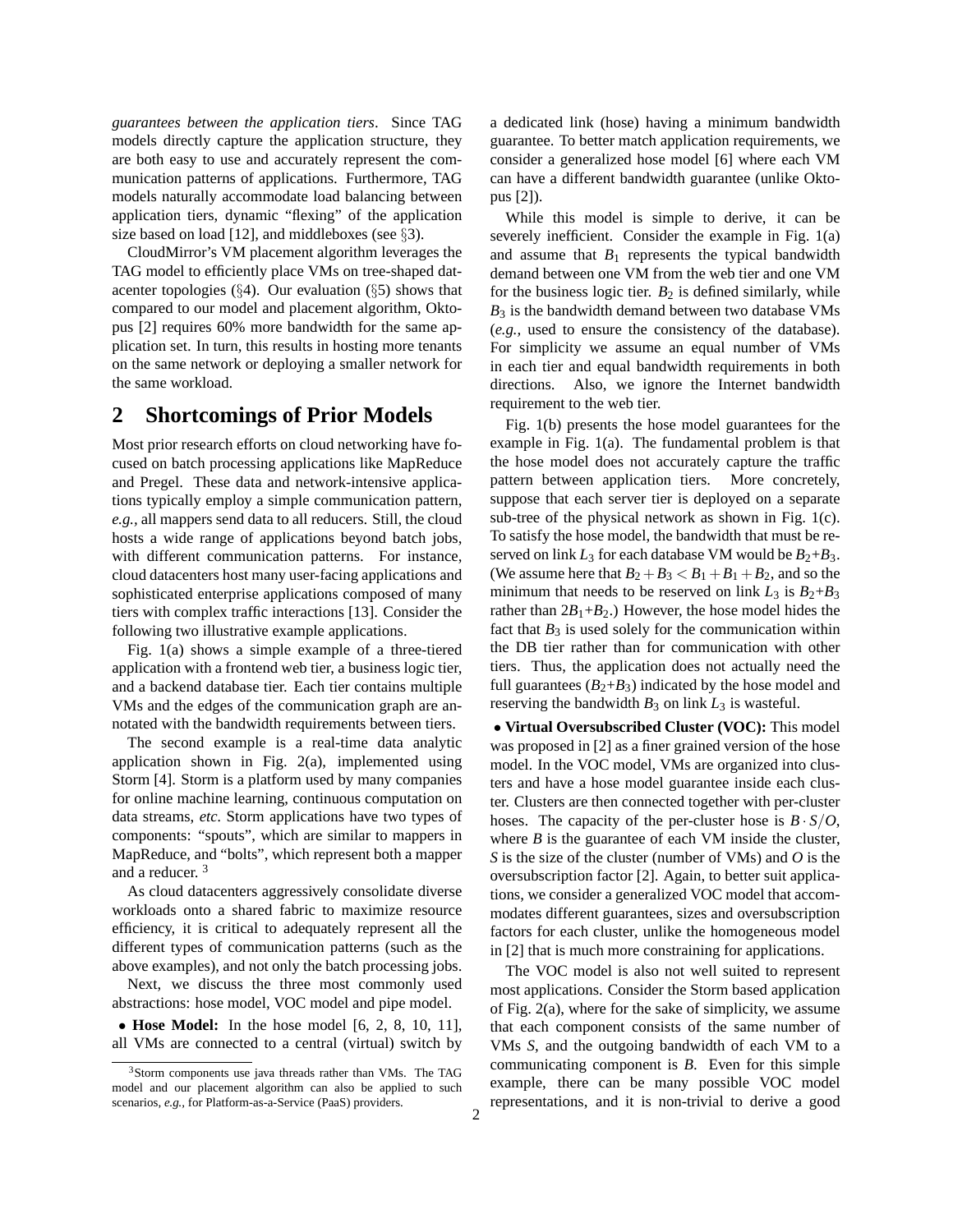

Figure 1: Three tiered application example deployed using the hose model.



Figure 2: Storm [4] application example deployed using the VOC model.

one. Fig. 2(b) presents one possible mapping, where we simply represent each application component as a VOC cluster. The resulting model is a degenerate (or relaxed) VOC model, since the clusters are not oversubscribed. Moreover, the model does not accurately capture the communication pattern of the application, since the components do not communicate internally using that bandwidth. The goal behind the VOC model is to isolate higher connected application tiers and place them in better connected topology sub-trees. Having clusters that are not oversubscribed and that do not communicate between their VMs defeats the purpose of the VOC model, and, in fact, has an adverse effect. The placement algorithm may try to place the VMs of each component in separate sub-trees, as Oktopus [2] does, although these VMs communicate only inter-component rather than intra-component, wasting core bandwidth.

Fig. 2(c) shows a potential deployment where two components are placed in one branch of the physical tree while the other two are in a different branch. In this case, the bandwidth reservation on links  $L_1$  and  $L_2$  should be  $S_1$ . *B* given the communication pattern (since only "Spout1" communicates with "Bolt2" between the two branches). However, VOC will reserve twice this bandwidth (since VOC reserves min $(3S \cdot B, 2S \cdot B) = 2S \cdot B$ . Thus, it is easy to see from this example how VOC can be very inefficient in capturing the bandwidth guarantees. The hose model would be similarly wasteful for this application.

While existing virtual cluster abstractions for expressing guarantees do not efficiently capture even the traffic pattern of our simple examples, real applications can be far more complex. Applications can comprise tens of distinct tiers [13] and use middleboxes (offered by the provider, or implemented through VMs, by companies like F5 or Vyatta). These requirements further strain the virtual cluster models (as we show in §5 for a real trace of datacenter applications).

• **Pipe Model:** An alternative to virtual clusters is to specify pipe guarantees between pairs of VMs [7, 14]. While this model has the ability to capture exactly the traffic needs of the application at a given point in time, it has two major drawbacks. First, it is too rigid and lacks statistical multiplexing. Typically, the VMs belonging to different tiers that exchange data are selected by run-time load balancers, which do not guarantee perfect uniform load distribution to every destination. Thus, even when the aggregate load is constant, the load to each destination varies over time. Users can not update each pipe every minute or second to tightly track the time-varying bandwidth demand of each pipe and will most likely reserve the worst case bandwidth of the peak load for each pipe [6]. For example, a benchmark report on Amazon Elastic Load Balancer shows the sum of the peak loads to each destination is at least double the peak aggregate traffic [15]; thus, the pipe model would lead to a 2X overprovisioning of the bandwidth.

Second, the pipe model is tedious to use. The tenant's request can have hundreds and even thousands of VMs, which, in turn, could result in tens of thousands of pairwise guarantees. Due to this complexity, placing the tenant VMs can also take a long time (§5).

# **3 Tenant Application Graph (TAG)**

We propose the Tenant Application Graph (TAG), a new model that tenants can use to describe bandwidth requirements for applications. Unlike conventional hose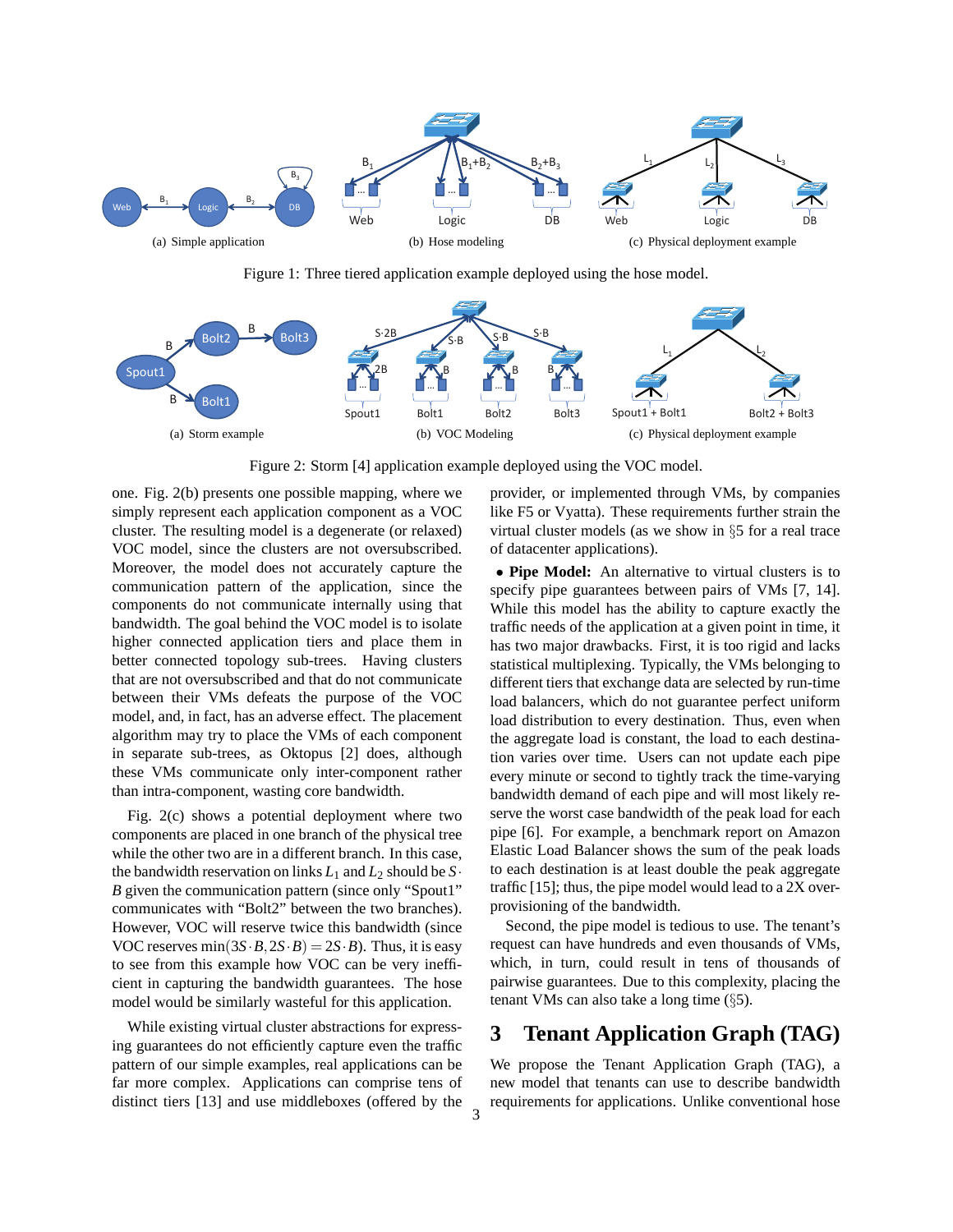

Figure 4: TAG model example explained.

and VOC abstractions, which model physical networks, the TAG abstraction aims to model the actual communication patterns of applications. The TAG model leverages the tenant's knowledge of an application's structure to yield a concise yet flexible representation of the application's communication pattern.

A TAG model is *a graph, where each vertex represents an application component* (or *tier*, we use the two terms interchangeably to indicate the set of VMs performing the same function). Since most applications are conceptually composed of multiple tiers [13], a tenant can simply map each of these tiers onto a TAG vertex. For example, for the application in Fig. 1(a) the tenant would identify three tiers: web, business logic, and database. A special component is used to model all nodes situated outside the datacenter (the Internet).

Tenants request bandwidth guarantees between tiers by placing directed edges between the corresponding vertices in the TAG model. Each directed edge  $e = (u, v)$ from tier *u* to tier *v* is labeled with an ordered pair  $\langle S_e, R_e \rangle$  that represents per-VM bandwidth guarantees for the traffic. Specifically, each VM in tier *u* is guaranteed bandwidth *S<sup>e</sup>* for sending traffic to VMs in tier *v*, and each VM in tier *v* is guaranteed bandwidth  $R_e$ to receive traffic from VMs in tier *u*.

Having two values (sending and receiving) instead of a single bandwidth guarantee for each edge is useful when the size (*i.e.,* number of VMs) of the two tiers is different. In this way, the total bandwidth outgoing from one tier and incoming to the other tier can be equalized (such that bandwidth is not wasted). If tiers *u* and *v* have sizes  $N_u$  and  $N_v$ , respectively, then the total bandwidth guarantee that the tenant achieves for traffic sent from tier *u* to tier *v* is  $B_{u\to v} = \min(S_e \cdot N_u, R_e \cdot N_v)$ .

To model communication among VMs within tier *u*, the TAG model allows a self-loop edge of the form  $e = (u, u)$  that is labeled with a single bandwidth guarantee  $\langle SR_e \rangle$ . In this case,  $SR_e$  represents both the sending and the receiving guarantee of one VM in that tier (or vertex). A self-loop edge is equivalent to a conventional hose model, *i.e.,* each VM in tier *u* can be considered to be attached to a virtual switch via a transmission hose of rate *SR<sup>e</sup>* and a receive hose of rate *SRe*.

Fig. 3 shows a TAG model for a simple example application with two tiers *C*1 and *C*2. In this example, a directed edge from *C*1 to *C*2 is labeled  $\langle B_1, B_2 \rangle$ . Thus, each VM in *C*1 is guaranteed to be able to send at rate  $B_1$  to the set of VMs in  $C_2$ . Similarly, each VM in  $C2$  is guaranteed to be able to receive at rate  $B_2$  from the set of VMs in *C*1.

To better understand the TAG model, Fig. 4 shows an alternative way of visualizing the guarantees expressed in Fig. 3. To model the guarantee between *C*1 and *C*2, each VM in *C*1 is connected to a *virtual trunk*  $T_{1\rightarrow 2}$  by a dedicated directional link of capacity *B*1. Similarly, virtual trunk  $T_{1\rightarrow 2}$  is connected through a directional link of capacity  $B_2$  to each VM in *C*2. Thus, an inter-tier edge can be seen as a directional hose model between the VMs of the two tiers.

The TAG model example in Fig. 3 has a self edge for tier *C*2, describing the bandwidth guarantees for traffic where both source and destination are in *C*2 (e.g., the traffic between database servers in Fig. 1(a)). A self edge is equivalent to a hose model between the VMs of that tier. For example, in Fig. 4, each VM in *C*2 is connected through a bidirectional link of capacity  $B_2^{\text{in}}$  to a virtual switch *S*2.

**Benefits:** the TAG abstraction is intuitive, descriptive and easy to use. Moreover, since the guarantees specified in the TAG model are from any VM of one tier to any set of VMs of another tier, the TAG model naturally accommodates dynamic load balancing between tiers and dynamic re-sizing of tiers (known as "flexing" [12]); *per-VM bandwidth guarantees S<sup>e</sup> and R<sup>e</sup> do not need to change while tier sizes change by flexing.* This is unlike a pipe model between VMs [7, 14] where *per-pipe* bandwidth guarantees need to be recomputed while load-balancing and flexing, or otherwise the bandwidth must be heavily overprovisioned. Furthermore, with TAG tenants need to specify much smaller number of values than with the pipe model.<sup>4</sup>

We also note that the directional edge definition of TAG naturally accommodates middleboxes, which often impact only one direction of the flow. For example, many load balancers and security services examine only queries to servers but not the reverse traffic from servers; moreover, queries often consume significantly

<sup>&</sup>lt;sup>4</sup>To be even simpler for users, two edges in opposite directions between two tiers can be combined into a single undirected edge when the incoming/outgoing values for each tiers are the same  $(i.e., S_{(u,v)} = R_{(v,u)} \text{ and } R_{(u,v)} = S_{(v,u)}$ .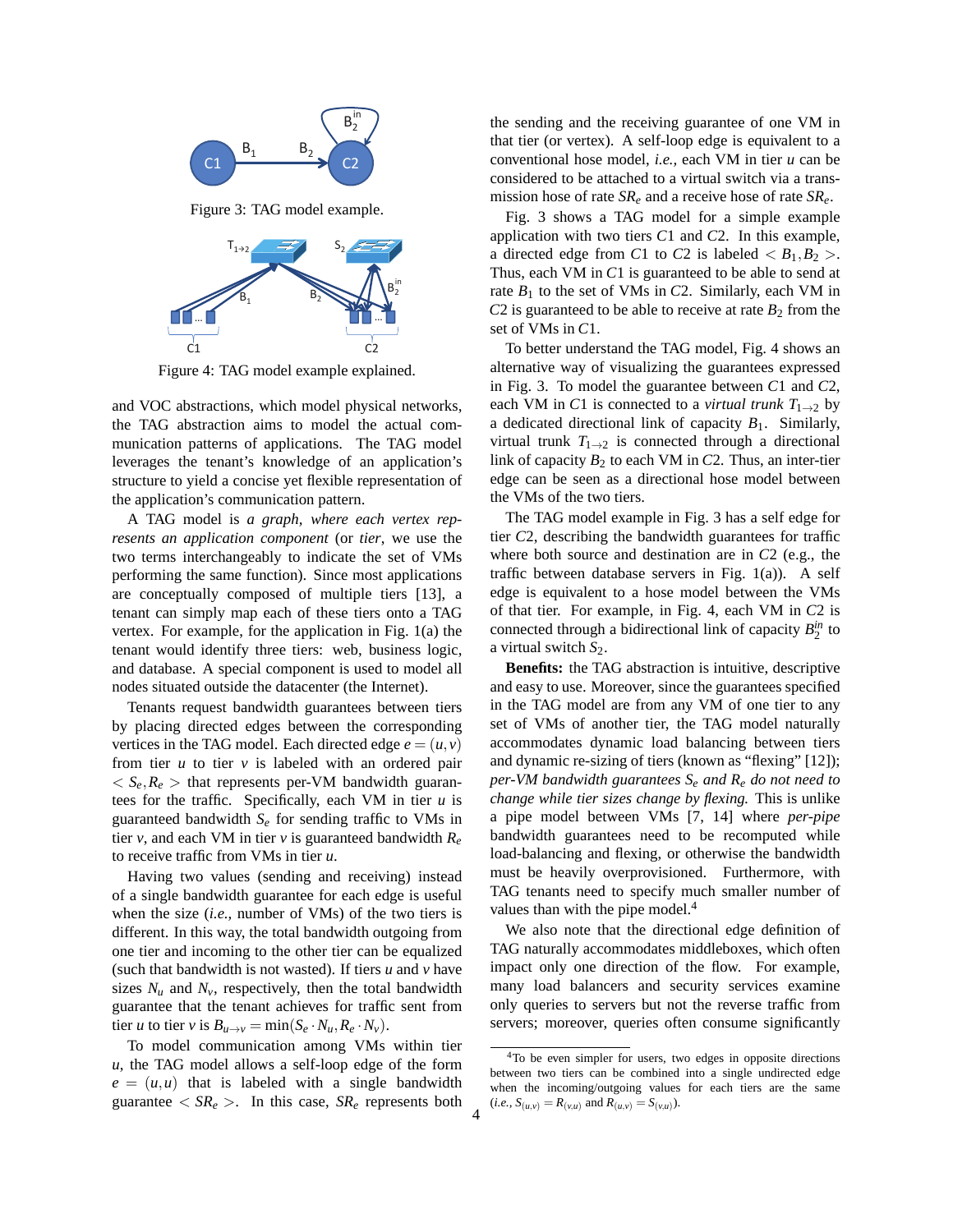less bandwidth than responses. The ability to specify directional bandwidths allows TAG to accommodate up to  $2\times$  more guarantees than a unidirectional model. For example VM *X* with a high outgoing guarantee request can be collocated on the same server with VM *Y* with a high incoming guarantee request.

**Model generation**: tenants can identify the per VM guarantees to use in the TAG model through measurements [13] or compute them using the processing capacity of the VMs and a workload model. Also, PaaS cloud providers can offer pre-defined service VMs (or JVMs) with pre-computed guarantee requirements.

**Previous graph models**: we note that graph models are widely used to model components and their connectivity in a variety of fields. One of the closest modeling to our field is in the area of Service-Oriented Computing, in which graph models are used to specify how web or cloud services can be composed from multiple service components with QoS specification [16, 17]. However, none of them tried to capture the bandwidth demand between VMs of a pair of communicating service components and to provide the bandwidth guarantee.

## **4 TAG Deployment**

Deploying the TAG model requires (a) optimizing the placement of VMs on physical servers while reserving needed bandwidth on physical links and (b) enforcing the reserved bandwidths. In this paper, we present a sketch of the placement algorithm and rely on prior proposals (and on-going work) for enforcement [2, 9, 10].

The CloudMirror placement algorithm (CM) tries to maximize tenant placements in a tree-shaped physical topology while meeting all guarantees. For each tenant, CM strives to minimize bandwidth usage of the (oversubscribed) network core by identifying the smallest subtree of the physical topology that may accommodate all VMs of the tenant (similar to Oktopus [2]).

To place VMs in the chosen subtree, CM and Oktopus take different approaches. Oktopus placement relies on the main assumption of the VOC model, that the bandwidth needed within each cluster exceeds the bandwidth needed for inter-cluster communication. Thus, Oktopus places VMs of the same cluster close together in the topology, and places different clusters independently.

In contrast, CM leverages the explicit specification in the TAG model of the bandwidth requirements within and between components to find more efficient VM placements than Oktopus in most cases. CM solves a problem similar to the classic min-cut problem to identify components that are connected in the TAG model with high bandwidth edges (including self-loop edges), and then places the VMs of these heavily communicating components under the same child of





Figure 5: Total bandwidth usage, normalized by that of TAG.

Figure 6: VM slot utilization vs. network core oversubscription ratio.

the subtree to reduce bandwidth usage at the root of the subtree. The complexity of this min-cut phase is  $O(c^2)$ where *c* is the number of components in a TAG.

Components that are too large to fit under a single child must be spread across multiple child nodes, and their bandwidth consumption at the subtree root is often less sensitive to their precise placement within the subtree. For such components, CM shifts to the goal of maximizing server consolidation, by fully utilizing both link bandwidth and other resources (# of VM slots) under individual child nodes: *e.g.,* by placing VMs from a high bandwidth component together with VMs from a low bandwidth component. This is accomplished by solving a problem similar to the classic Knapsack problem; its asymptotic complexity is  $O(n)$ , *n* is the number of VMs in a TAG.

The algorithm recursively repeats the two phases (min-cut and Knapsack) for each child sub-tree under the sub-tree chosen for the entire tenant at the beginning of the algorithm, until all the VMs of the tenant are deployed without violating link capacity limits.

### **5 Evaluation**

We use simulation to quantify the efficiency of the proposed TAG model and CM placement algorithm compared to the hose and VOC models placed using Oktopus [2]. We leave assessing the ease of use of the TAG model compared to VOC and pipe models to future work.

We test our algorithms using a workload derived from Microsoft's bing.com datacenter, provided by the authors of [18]. Microsoft's workload is formed by a set of services, the service size ranging from one to a few hundred VMs. We consider a tenant job as a set of services that only communicate between themselves (*i.e.,* a connected component in the communication graph containing all services). (As the authors of [18] did, we ignore the management services, to which all other services communicate with.) These connected components